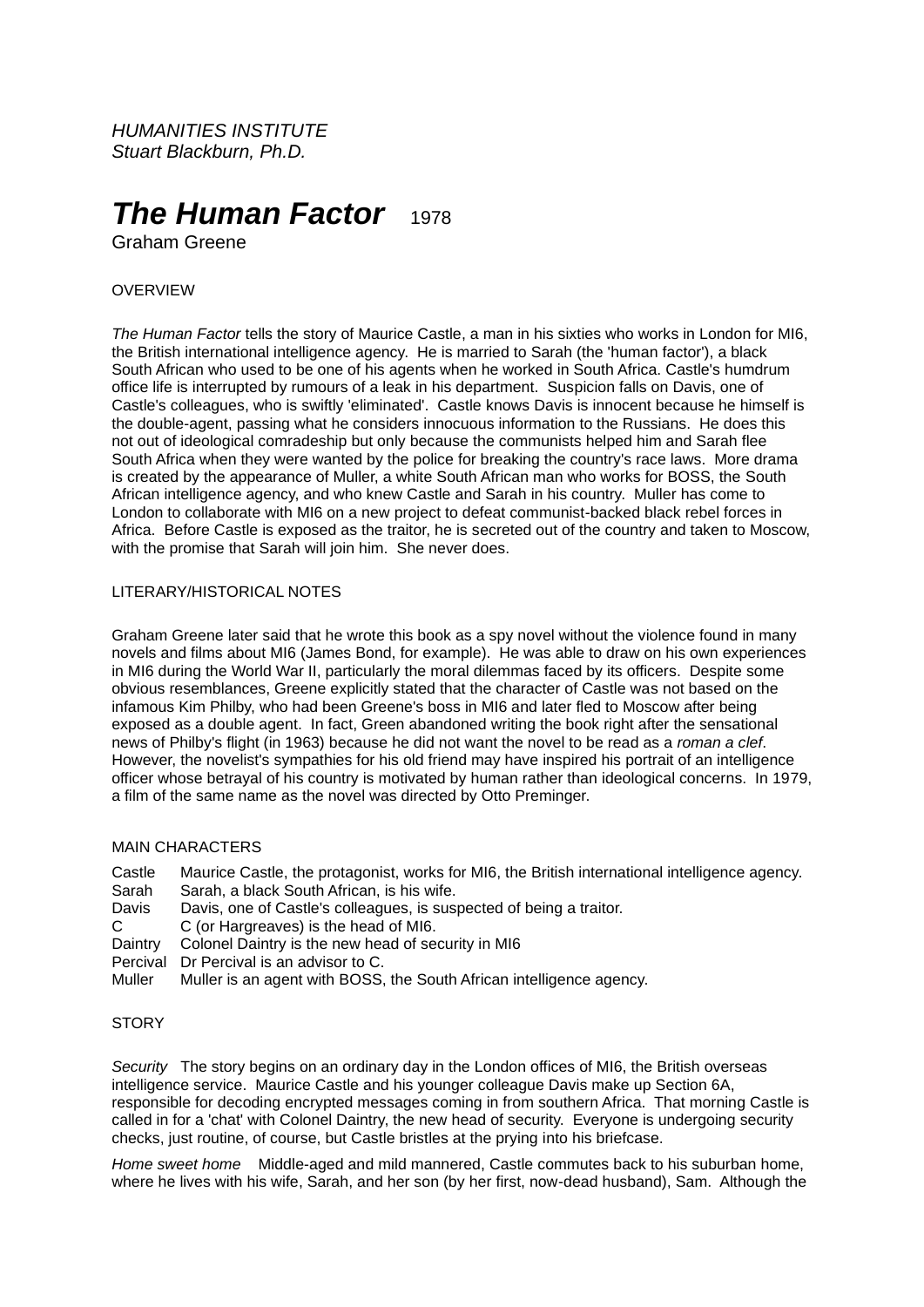scene is of dull, conventional married life, there is a frisson of tension: a mysterious telephone call, a repeated reference to a novel that Castle brought home in his briefcase and Castle's nervousness about the security check at the office.

*Shooting Pheasants* The next chapter describes a pheasant shoot organised by 'C' (the overall head of MI6) at his country house. Gathered there are Watson, head of Section 6, Percival a 'doctor' and senior adviser, and Colonel Daintry. C explains that he suspects a leak in Section 6 because intelligence gathered in southern Africa is making its way 'to the other side' (the Russians). C holds confidential conversations with each of his guests, trying to gain insight and discover who is responsible.

*Suspect* Various pieces of 'evidence' point toward Davis: he once took an office file out to read at lunch; he told a 'lie', saying he was going to the dentist, when in fact he was taking the office secretary out to lunch; and Castle described Davis as someone who is 'restless' and wants a foreign posting. 'Makes sense,' the intelligence chiefs think, 'the chap wants an escape route if he's found out.' Davis is also suspect because he's outside the Oxbridge coterie of most everyone else in MI6.

*Mysterious books* Castle goes to his usual bookshop and buys two copies of *War and Peace*. It is an apparently innocent transaction, but hints are dropped that all may not be as it seems. Back at the office, Castle and Davis chat about work, including a report from Zaire about predictions for the harvest and reports of a foreign diplomat having lunch with the President. This is the humdrum nature of their clandestine work, nothing very interesting.

*South Africa* Next, Castle reflects back on his experiences as an MI6 agent in South Africa. He fell in love with Sarah, a black woman, which violated the country's racial laws and brought him into conflict with the police and generated threats against Sarah by the BOSS (South African equivalent of MI6 or the CIA). Afraid for the future and their safety, Castle accepted help from a Communist (and anti-apartheid activist), who arranged for him and Sarah to be taken across the border into Mozambique and on to England, where they settled down with his stepson Sam.

*Uncle Remus* Mr Muller, the same BOSS agent who interrogated Castle in South Africa, arrives in London to work with MI6 on a new intelligence operation code-named Uncle Remus. Castle is brought into the plan and is told that South Africa is being threatened by Soviet-backed guerrilla forces based in Namibia and Mozambique. The 'West', Muller explains, cannot afford to let his country, with all its gold and diamond resources, go communist. Uncle Remus is a joint operation between BOSS, MI6 and the CIA, plus other smaller agencies in Europe, whose goal is to develop small nuclear weapons capable of use on the battlefield. Although the losses would be heavy, not only for the guerrillas but also local civilians, the greater good of stopping communism outweighs those unfortunate negative consequences.

*Poisoning* Dr Percival, who had earlier speculated about how to poison someone without leaving a trace, carries out his plan and poisons Davis, who he and the others believe is the traitor in their ranks. When C finds out that Percival has killed one of his own men, he is irritated but not unduly bothered. Daintry knows that Percival perpetrated the murder but keeps silent. Castle knows that Davis is innocent but keeps that knowledge to himself.

*Boris* Now, we learn that Castle is the mole inside MI6 and that his controller is a Russian named Boris, with whom he communicates by radio. Following Davis' death, Castle writes to Boris, explaining that he won't send him any more radio reports. The idea is that if there is 'radio silence', MI6 will be further convinced that Davis was the leak and thereby ensure the continued success of his own spying (and safety). However, when Castle learns about the nuclear weapons at the heart of Uncle Remus, with its possible death toll on black people, he begins to have doubts and wishes to expose the plan (and himself in the process).

*Trap* Meanwhile, based on their relationship in South Africa, Muller has begun to suspect Castle of being the leak and sets a trap for him. Muller deliberately leaves a set of his private notes for Castle to pick up after one of their meetings. If those notes are found to have been leaked, then the case against Castle will have been proved.

*Suspicion confirmed* Castle takes the bait, reports to Boris and begins to fear that his superiors are on to him. Sick with anxiety, he sends Sarah and Sam to his mother's house in the country, making the excuse that they have had a big argument. He wants to face the music by himself. After a long day's wait alone in the house, Colonel Daintry arrives and they have a heart-to-heart talk, in which his guest reveals his own romantic disappointments. When they chat about Davis' death, Castle assures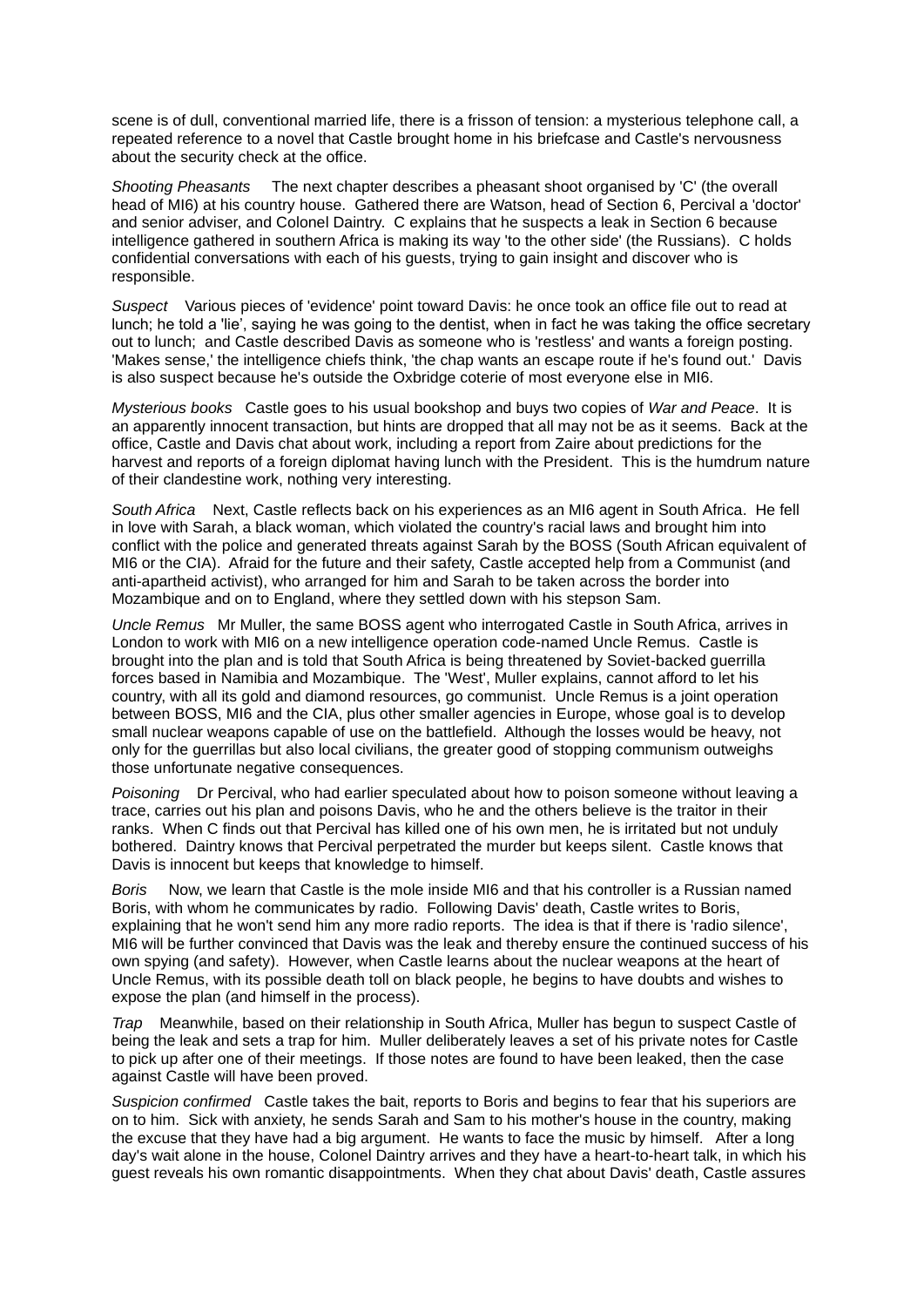Daintry that Davis was innocent, which only suggests that Castle must know who the true leak is. Daintry later reports to C that he suspects Castle. Muller tells C the same thing. Convinced, C orders all ports and airports to stop Castle leaving the country.

*Escape plan* As Castle sits at home, nervously awaiting his fate, one of his old contacts arrives. He is an Englishman, and a member of the Communist Party, who drives him to a hotel near Heathrow airport, where Castle waits for the next link in his escape chain. A man knocks on his hotel room and says he is the person he's waiting for.

*Disguise* Inside the room, the newcomer trims Castle's hair and gives him a fake moustache and a white cane, as part of his new identity. He also hands him a fake passport. The plan is that Castle, as an older blind man, is to take a bus to the airport and catch a plane to Paris. As Castle waits in the hotel lobby for the bus, a person he met in the hotel bar the previous night seems to recognise him but isn't sure.

*Mother-in-law* Sarah is unhappy staying with Castle's mother. She feels alone; her mother-in-law is cool toward her. Plus, Sam cannot settle in his new school. Mrs Castle is shocked that her son has 'betrayed his country' and threatens to take Sam away from him by making Sam a ward of the court.

*Moscow* The narrative jumps to Moscow, where Castle is safe and sound. He has escaped from England, having somehow deceived the border guards at Heathrow. But, like Sarah, he is unhappy in his new environment. After an unpleasant KGB officer shows him his 'luxury' flat, Castle meets other disgruntled exiles in the Soviet capital. All Castle wants is to be reunited with Sarah and Sam. Plans are made to smuggle Sarah and Sam out of the country and onto Moscow, but there is a problem. Sam is too young to have been included on Sarah's passport. She could be secreted out of the country by herself, but not both of them. Sam would be too obvious and draw attention to her.

*Dead line* After weeks of frustration, Castle is finally able to get through on the telephone and speak to Sarah at his mother's house. They declare their undying love for each other and talk in vague terms about when they will be reunited. Then the line goes dead. Nothing more is said, but it is implied that Castle will never see Sarah again.

#### THEMES

*Loyalty and corruption* The idea running through this story is that loyalty contains a seed of corruption. Greene chooses his epigraphs carefully, and the one for this novel is from Joseph Conrad: 'I only know that he who forms a tie is lost. The germ of corruption has entered his soul.' If one becomes loyal to someone or something, that bond can force one to harm someone or fight against another idea. Loyalty, in other words, increases the likelihood of betrayal, an irony that Greene knew only too well and explores through his character of Castle. The corruption of Maurice Castle begins in South Africa, when he was working for MI6 and fell in love with Sarah, accepting her son Sam as his own. His 'tie' to her, his intense love for a person, meant that he broke the (absurd) race laws of that country and that he would have to flee with Sarah. And in that hour of need, it was his friend Carson, a leader in the local Communist party, who managed their escape. He was eternally grateful to his friend, as he told Sarah: 'If it hadn't been for Carson, Sam would have been born in a prison and you would probably have died in one.' That bond with Carson led to Castle thinking highly of the Communist Party—not Stalin and the ruthless suppression of uprisings in Budapest and Prague, but the party as a movement. And that led to Castle agreeing to spy for them when he got back to London. And so, Castle owes everything to the Communist party. His betraval of his country derives from his love of Sarah. Anyone who falls in love is a potential traitor.

*Amoral government* The second theme of the novel is less a personal and more a political statement. Although Greene rarely takes political stands in his novels, *The Human Factor* is something of an exception in its unambiguous support for the anti-apartheid movement in South Africa and its condemnation of the West (US and UK) for their backing of the racist regime in that country. As in some of Greene's other novels (*The Quiet American and The Comedians,* for example), Western governments and their security agencies are motivated by a paranoia about Communism. This means that the West works closely with the South African government and BOSS (its security agency) in oppressing any political opposition and, in doing so, contributes to the violence perpetrated against many innocent members of the already downtrodden black majority population in that country. As C says to Castle, 'Can you imagine what would happen to the West if the South African gold mines were ever closed by a racial war? And losing the war, as happened in Vietnam?...Russia would be the chief source of gold. And the diamond mines. De Beers are more important than General Motors.' Daintry adds that he doesn't like this project of allying MI6 with the South African BOSS, 'but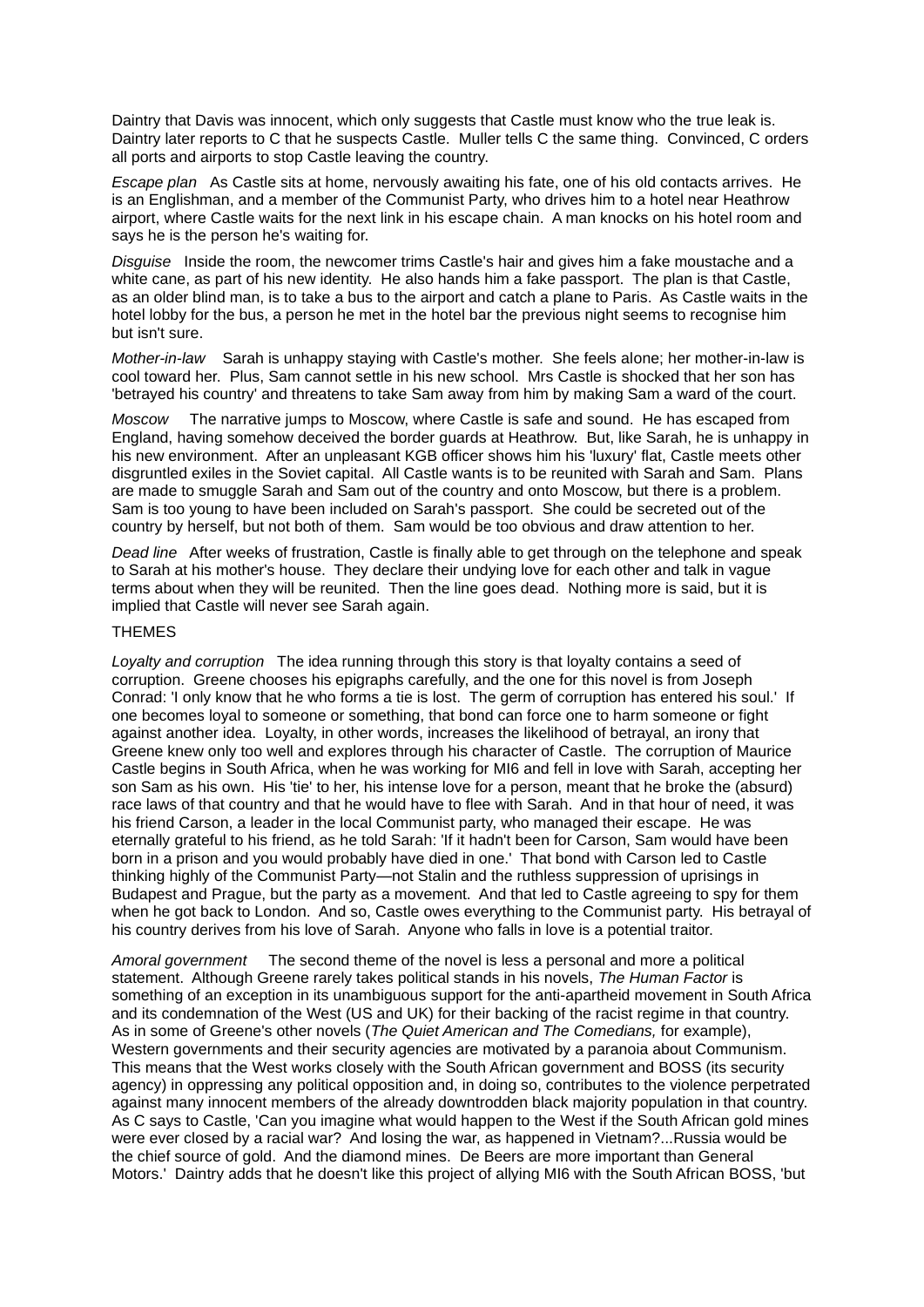it's what the politicians call a realistic policy.' C is nostalgic about the old days when he could solve Africa's problems by dealing with tribal chiefs and witch doctors. Now, it's the White House.

*Cynicism* Despite its criticism of the amoral west, the novel does not actually endorse any ideological position. Castle (like Greene) is not a believer in any cause or government, only an opponent of oppression and poverty. Although Castle is grateful to the 'party' for getting him and Sarah out of South Africa, he is not ready to wave the red flag and is especially downbeat when he is taken to Moscow. On his way to the airport to board a plane that will fly him to the Soviet capital, the communist Halliday says that he (Castle) is a militant, but Castle disputes this. 'I'm only a casualty,' he says. And when his companion says that 'they'll cure you in Moscow,' Castle asks sarcastically, 'In a psychiatric ward?' Castle's lack of belief immobilises him; he does not act to support any political or social agenda, which condemns him, in his own mind, as a coward. The novel's cynicism is also articulated by Dr Percival, a rather sinister character, who advises C, the head of MI6. In a long conversation with C, Percival admits that he was a communist 'thirty years ago' and that he supported international peace. Now, however, he just wants to be on the 'winning side.' He's not the 'crusader type', doesn't believe in 'God or Marx' and only wants to be able to build better hospitals. When C mentions Davis and suggests that being a traitor to one's country is despicable, Percival dismisses 'traitor' as 'an old-fashioned word.' Espionage, the novel suggests, breeds cynicism. No one can afford to trust anyone else; contacts are anonymous. It's better that way; no can betray anyone. It doesn't matter if the spy agency is supposed to serve communism or capitalism, the nature of clandestine work turns its agents into cynics, suspicious of everyone and trusting no one. The author himself was once a spy (in west Africa during the Second World War) and spent many other years as a journalist (another sort of spying). Those experiences shaped the writing of this novel.

# CHARACTER ANALYSIS

**Castle** Maurice Castle is an ordinary man, more civil servant than spy. He is sixty-two when the story begins, having spent years working in MI6, most recently in South Africa, where he met Sarah, whom he later married. He is a mild man, who avoids conflict. He is also a loving husband as well as a kind father to Sarah's son, Sam. He is a non-believer, in religions and politics, but has a moral core.

*Principled* Castle is a not a hero. He is not brave or particularly clever or strong, and he is certainly not a crusader for a cause. But he does have principles, or at least, a desire not to cause harm to innocent people. The moment when this moral scruple directs him comes toward the end of the story, when he has already learned from Muller about the secret plan code-named Uncle Remus. The important element of the plan is a 'tactical' nuclear weapon that can be used on the battlefield to kill thousands of black African rebels. Up to that point, Castle has decided to play along with Muller and Uncle Remus; after all, he thinks to himself, it's my job. And more important, he has decided to stop communicating with his KGB controller until the hunt for the mole inside MI6 is over. Now, however, he decides to risk one more report to the KGB in order to warn them of this dangerous nuclear weapon. The moment of his decision is significant. Castle is reading stories to Sarah's son, Sam, about a dangerous masked man. Sam says that he thinks the man is black and that the white people are afraid of him. 'At that moment, Sam never looked more black, and Castle put his arms around him in a gesture of protection.' Sam stands for all the black Africans who could be annihilated by the nuclear weapon. With that thought, Castle copies the notes that Muller has given him about Uncle Remus and sends them to his controller. He knows it is rash and might draw attention to himself. He knows he 'has taken the ultimate risk, has gone too far, as Sarah would have said.' But he acts anyway because of his love for Sam, Sarah and, through them, others in South Africa.

*Meek* Castle is a typical, meek-minded English bureaucrat. He keeps his head down and gets on with his job as an MI6 agent working in South Africa, before his escape back to England. But he falls in love with Sarah and, much like a spy, carries on this clandestine love affair in defiance of the country's strict racial laws. He is found out, though, and summoned to an 'interview' with Muller, an officer of BOSS, the South African secret police. As he sits in an outer office, Castle is afraid. He tries to read the newspaper, but 'he was deeply aware of his cowardice. Three years in South Africa and six months of love for Sarah had turned him, he knew well, into a coward.' He remembers how he has had to hide, to conceal and to dissemble in order to avoid detection. Fear has become part of his personality, as deeply ingrained as his hatred for the apartheid regime. Greene comments that 'hate is an automatic response to fear, for fear humiliates.' And Castle has been humiliated by months of having to cover up his love for Sarah. The self-perception that he is a coward is itself an act of cowardice, a giving up, a surrender. He is no longer strong enough to fight.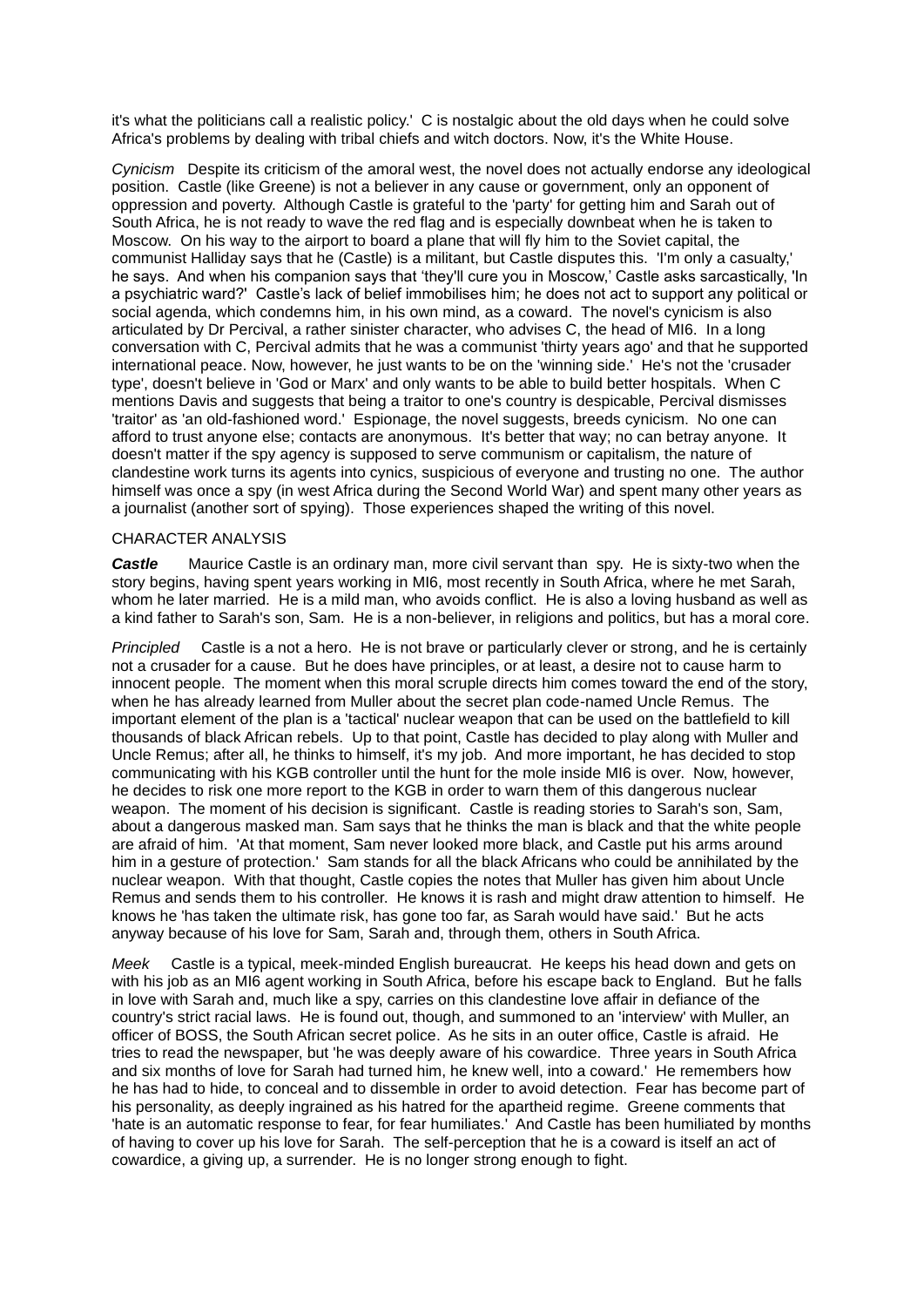*Despondent* Like many of Green's leading men, Castle is beset by an inner sickness, a lingering malaise, a concoction of guilt, loneliness and despair. The moment we learn of his despondency comes when he is lying in bed. Sarah has already gone to sleep. They have had a long conversation about the past and the communists they knew in South Africa. Castle states his admiration for a 'comrade, a genuine communist,' who made him think more positively about the party. But he admits that 'things stuck in his throat' about communism, so that he was always a 'half-believer.' He is also disturbed by thoughts of his first wife, whom he could not save from a bombing during World War II. It's all too much, this pain in life, and he longs to 'slip off into that underground stream that will take him to a permanent home, in a city where he could be accepted as a citizen...without any pledge of faith, not the city of God or Marx, but a city called "Peace of Mind." ' In this moment, Castle reveals his deep desire to escape into fantasy. It is a kind of death wish.

*Muller* Muller, like Castle, is a professional man, dedicated to his job. While his colleagues are sometimes brutal, he has a gentler approach. Smooth on the surface, he is still a hard and calculating person, not swayed by emotion.

*Adaptable* Although Muller is a high-ranking officer in the South African security police, he is neither crude nor cruel, at least on the surface. Instead, he has a calm, unflappable exterior, which adapts to the necessities of each occasion. The most dramatic illustration of that 'chameleon' character, as Greene described it, is his meeting with Castle at the latter's home outside London. The two men were enemies years back in South Africa, when Muller had to warn Castle about his 'association with a Bantu girl' (that is, with Sarah). Now, years later, the two men are sitting in Castle's drawing room in sedate England. Muller has sloughed off his racial prejudice and even speaks of himself as an 'African.' Castle, still smarting from the incident in South Africa, wants to embarrass Muller by introducing that 'Bantu girl' as his wife; Muller has no idea that Castle has married Sarah. However, when Sarah enters the room, and Muller sees who she is, he smiles, holds out his hand and says genially, 'I'm pleased to meet you, Mrs Castle.' Sarah remarks, sharply, that they almost met seven years ago (when she was smuggled out of the country to avoid arrest), but Muller only compliments Castle on his 'beautiful wife.' He then offers her a shawl that he brought as a gift from South Africa, and the three of them reminisce about the warm weather that they now miss in chilly England. Castle had underestimated Muller. The BOSS man is a consummate spy who adapts himself to the situation.

*Calculating* Beneath that affable exterior, however, Mr Muller is a cold and calculating man. As a senior officer in BOSS, he cannot permit sentiment to distract him from carrying out his sometimes dious duties. A good example of his methodical mind occurs in a later conversation with Castle, when Muller briefs his English counterpart on the plan known as Uncle Remus. He explains to Castle that the idea behind the operation is that 'troops will be unnecessary' because the rebels will be killed by using 'tactical nuclear weapons.' Castle raises the issue of retaliation by the Americans, but Muller assures him that no one will be seriously worried about a 'tactical weapon used in a country that is almost desert and very far away.' Muller also mentions that 'we are lucky in our prevailing winds and deserts,' which means that few white South Africans would be affected by the nuclear fall-out. The Germans are on board, Muller explains, because of their past colonial territories in the region, the French are too 'Cartesian' to take sides and even the Russians want 'to die in their beds, not in a bunker.' Muller and his superiors have it all figured out. A few thousand dead black Africans are a good price for five years of peace in the region. Muller has calculated all the costs and weighed up all the benefits.

**Percival** Percival could be seen as something of a caricature of the 'evil doctor.' He appears to be an ordinary man, who loves trout fishing and admires modern painting. But he is a man of harsh judgements and uncompromising methods, who can kill someone as part 'of a little experiment.'

*Judgemental* Dr Percival is quick to judge others, often sizing them up in a moment. But he sometimes gets it wrong, with disastrous consequences for the ill-judged person. The best illustration is his erroneous judgement of Davis as the mysterious source of information that has been going over to the 'other side.' After explaining why democracy is not a good idea for Africa, the ultra-conservative Percival confides in C about his suspicion that Davis is the leak. C asks for evidence, and Percival cites Davis' heavy drinking, especially since the internal security checks began. Although Percival admits that Davis doesn't drink as much as other well-known traitors in the firm, such as Philby and Maclean (real-life double-agents), Percival declares that Davis is a 'manic depressive...a bit schizoid, which is essential for a double agent.' Davis is also restless, probably, reckons Percival, because he wants to escape and go abroad. Percival concedes that his evidence is 'a bit patchy...circumstantial,' but he warns C that they can't afford to wait. 'After all, we're not going to put him on trial.' C is still